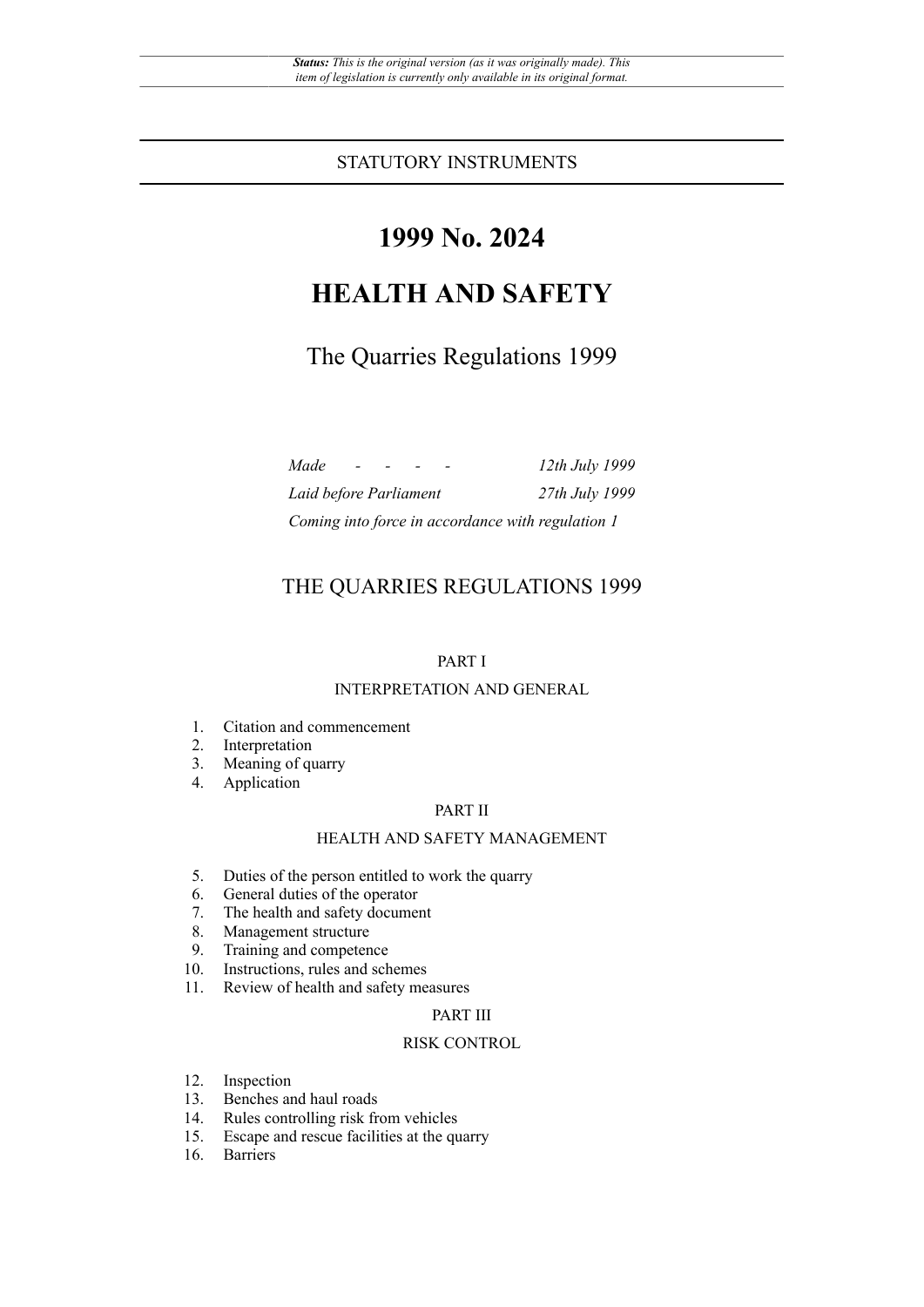*Status: This is the original version (as it was originally made). This item of legislation is currently only available in its original format.*

#### PART IV

#### ADDITIONAL HEALTH AND SAFETY REQUIREMENTS

- 17. Compliance with Part IV
- 18. Permits to work
- 19. Safety drills
- 20. Fire and explosion hazards
- 21. Control of harmful and explosive atmospheres
- 22. Danger areas
- 23. Lighting

#### PART V

#### **EXPLOSIVES**

- 24. Application of this Part<br>25. Operator's duties
- Operator's duties
- 26. Supervision of shotfiring operations and trainee shotfirers and records of appointment
- 27. Shotfirer's duties
- 28. Misfires
- 29. Prohibited activities

#### PART VI

#### EXCAVATIONS AND TIPS

- 30. General duty to ensure safety of excavations and tips 31. Excavations and tips rules
- 31. Excavations and tips rules<br>32. Appraisal of excavations a
- 32. Appraisal of excavations and tips<br>33. Meaning of "geotechnical assessn
- Meaning of "geotechnical assessment" and operator's duties in relation to geotechnical assessments
- 34. Operator's duties in relation to excavations and tips which are a significant hazard ("notifiable" excavations and tips)
- 35. Operator's duties in relation to excavations and tips which are not a significant hazard
- 36. Duty to keep record of substances tipped<br>37. Notification of excavations and tips
- Notification of excavations and tips
- 38. Transitional provisions

#### PART VII

#### DUTIES OF EMPLOYERS AND PARTICIPATION AND DUTIES OF PERSONS AT WORK

- 39. Co-operation<br>40. Participation
- Participation of persons at work
- 41. Duty of employers of employees at work at a quarry
- 42. Duty of persons at work at a quarry
- 43. Health surveillance

#### PART VIII

#### MISCELLANEOUS AND GENERAL

- 44. Record keeping
- 45. Notification of quarrying operations